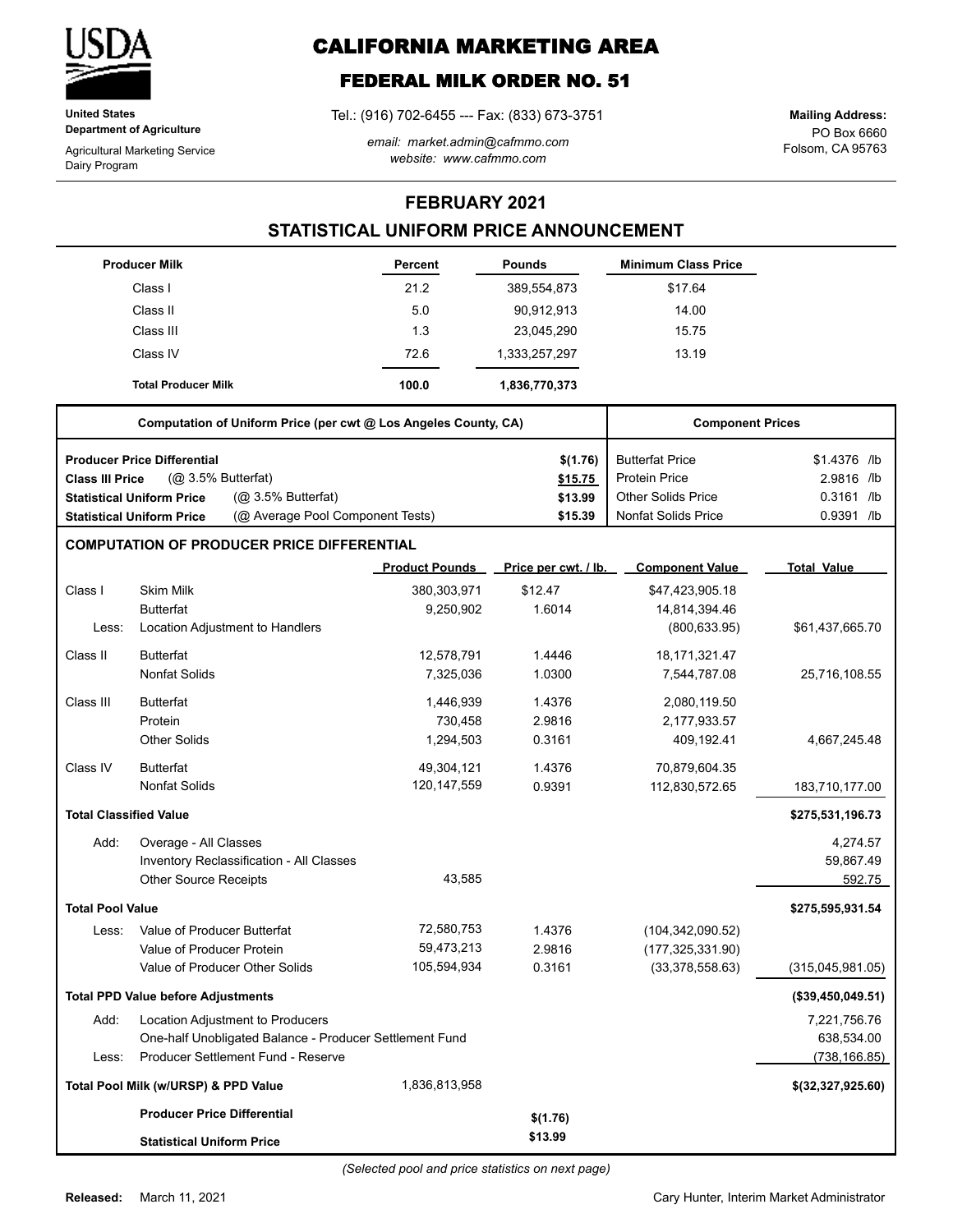# **CALIFORNIA MARKETING AREA**

### **FEDERAL MILK ORDER NO. 51**

| <b>Payment Schedule</b>                                      |                      |  |  |  |
|--------------------------------------------------------------|----------------------|--|--|--|
| <b>Payment Dates for the Month of:</b>                       | <b>FEBRUARY 2021</b> |  |  |  |
| Payment TO the Producer Settlement Fund due on:              | March 16, 2021       |  |  |  |
| Payments FROM the Producer Settlement Fund made on:          | March 18, 2021       |  |  |  |
| Final payments TO a Cooperative Association must be made on: | March 18, 2021       |  |  |  |
| Final payments to Producers must be RECEIVED by:             | March 19, 2021       |  |  |  |
|                                                              |                      |  |  |  |

#### **Producer Price Differential and Statistical Uniform Price, by Zone Differential**

|                      | Zone<br>1/<br><b>Differential</b> | <b>Adjustment</b> | <b>Producer</b><br><b>Price</b><br><b>Differential</b> | <b>Statistical</b><br><b>Uniform</b><br><b>Price</b> | 2/ |
|----------------------|-----------------------------------|-------------------|--------------------------------------------------------|------------------------------------------------------|----|
|                      |                                   |                   | dollars per hundredweight                              |                                                      |    |
| <b>As Announced:</b> | 2.10                              | 0.00              | (1.76)                                                 | 13.99                                                |    |
| <b>Other Zones:</b>  | 2.00                              | (0.10)            | (1.86)                                                 | 13.89                                                |    |
|                      | 1.80                              | (0.30)            | (2.06)                                                 | 13.69                                                |    |
|                      | 1.70                              | (0.40)            | (2.16)                                                 | 13.59                                                |    |
|                      | 1.60                              | (0.50)            | (2.26)                                                 | 13.49                                                |    |

Differentials listed apply to zones included in the California Marketing Area. Outside of this area, differentials may be above or below this range. Differentials apply on a county basis. 1/

2/ Prices at 3.5 percent butterfat, 2.99 percent protein, and 5.69 percent other solids.

#### **Producer Milk Received by Component Pounds**

| <b>Producer Milk Receipts</b> | <b>Skim</b>   | <b>Butterfat</b> | <b>Protein</b><br><b>Pounds</b> | <b>Other Solids</b> | <b>Nonfat Solids</b> |
|-------------------------------|---------------|------------------|---------------------------------|---------------------|----------------------|
| Class I                       | 380.303.971   | 9.250.902        | 12,794,974                      | 22,775,617          | 35,570,591           |
| Class II                      | 78,334,122    | 12,578,791       | 2,632,554                       | 4,692,482           | 7,325,036            |
| Class III                     | 21,598,351    | 1,446,939        | 730.458                         | 1,294,503           | 2,024,961            |
| Class IV                      | 1,283,953,176 | 49,304,121       | 43,315,227                      | 76,832,332          | 120,147,559          |
| <b>Total Producer Milk</b>    | 1,764,189,620 | 72,580,753       | 59,473,213                      | 105,594,934         | 165,068,147          |

#### **Selected Pool Statistics**

| Est Class I Percentages |            | Average test of producer receipts: |        |
|-------------------------|------------|------------------------------------|--------|
| <b>Skim</b>             | 22.24<br>% | <b>Butterfat</b>                   | 3.95%  |
| <b>Butterfat</b>        | 13.68<br>% | Protein                            | 3.24%  |
|                         |            | <b>Other Solids</b>                | 5.75 % |

#### **Administrative Assessment and Marketing Service Deduction**

| § 1000.85 - Assessment for order administration | \$0,030 per hundredweight |
|-------------------------------------------------|---------------------------|
| § 1000.86 - Deduction for marketing services    | \$0.040 per hundredweight |